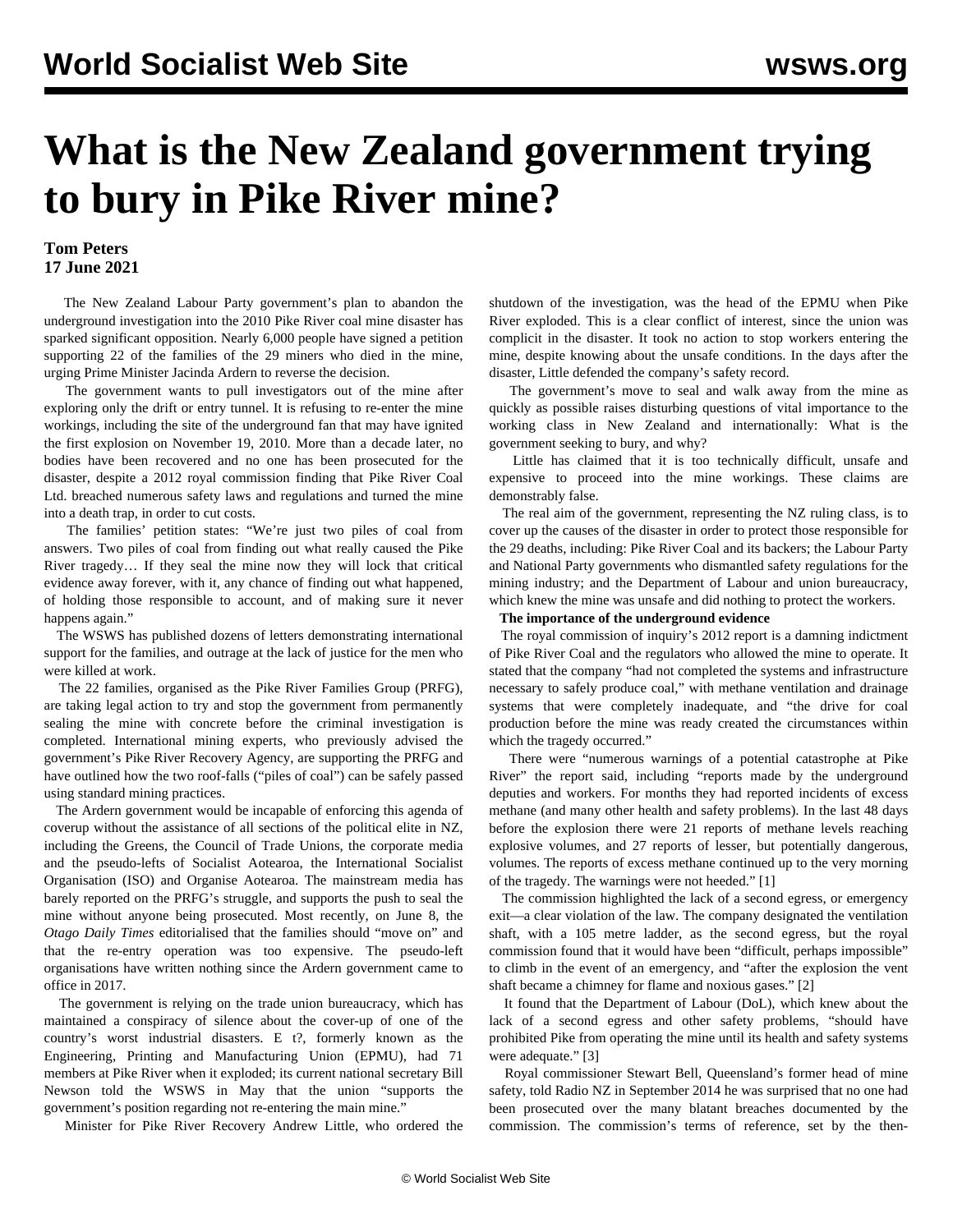National Party government, prevented it from recommending charges.

 The DoL (now called WorkSafe) initially charged Pike River chief executive Peter Whittall for 12 breaches of workplace safety legislation, but the case was dropped in a backroom agreement between the department and Whittall's lawyers, in exchange for a one-off payment to the families—a deal that was later ruled unlawful by the Supreme Court.

 In 2014, police suspended their initial criminal investigation of the disaster and insisted that they could not lay charges without physical evidence from inside the mine.

 Without such evidence, the royal commission could not reach a firm conclusion about what sparked the November 19 methane gas explosion. It identified possible sources including diesel engines, "contraband" items taken into the mine, "frictional ignition" from mining activities, "sparks from the non-flameproofed underground fan," or another electrical fault. [4] The commission highlighted the extreme negligence of Pike River Coal's decision to place its main fan underground. Coal mines never do this, largely because "a malfunction of the fan or its motor can be a source of ignition." [5]

 The placing of main fans underground in coal mines is expressly outlawed in some countries, including the United States and Canada, and the International Labor Organization's code of practice assumes that they are installed on the surface. Establishing that the fan played a role in the Pike River disaster would reinforce the immense danger of such practices.

 The Independent Technical Advisory Group (ITAG)—mining experts, led by former chief inspector of mines Tony Forster, supporting the Pike River Families Group—released a [Conceptual Development Plan](https://img.scoop.co.nz/media/pdfs/2105/Pike_River_Familes_Main_Fan_Site_Recovery_Plan__May_2021.pdf) in early May for the recovery of the main fan site, beyond the two coal-falls.

 The ITAG document, drawing on the findings of the royal commission and subsequent investigations, pointed out that "commissioning problems [were] reported at the main fan in October 2010, associated with overheating fan control cabinets, sparking at the main fan drive shaft and subsequent removal of a brass sealing ring from the main fan shaft bulkhead wall. The latter created a potential air leakage path which could have allowed methane enriched return air (in the 5% -15% explosive range) to flow over non-explosion proof electrical equipment including the fan motor and associated control switches."

 The ITAG noted that "part of the main fan electrical power supply cabinet, LC601, and associated plastic circuit board pieces" were blown out of the ventilation shaft by the force of the explosion. This "important evidence" was "photographed and retrieved from the mountainside to the Pike River manager's office," but it then "disappeared." If it had been forensically tested, the debris could have indicated whether the fan sparked the explosion. [6]

 The disappearance of this physical evidence was only made public in February [2019.](/en/articles/2019/03/13/pike-m13.html) Minister Andrew Little told Radio NZ that he thought the police and WorkSafe would have the fan cabinet component "stored somewhere [with] all of the exhibits and the material they collected." But the item has never reappeared and police have never explained what happened to it. Police admitted to [destroying](/en/articles/2019/09/13/pike-s13.html) other exhibits, including a scientific report and items of clothing, earplugs and breathing apparatus that may have belonged to some of those who died underground.

 It is not clear whether the royal commission knew of the existence of the main fan debris. Tens of thousands of documents, photos, videos and other evidence examined by the royal commission in 2011–2012 have been embargoed for 100 years.

 The Department of Internal Affairs told an academic researcher in 2017 that the embargo was necessary "to protect personal privacy as well as to maintain implied and existing undertakings in relation to confidentiality"—a statement which explains nothing (whose privacy and what undertakings?). [7]

 This extraordinary decision prevented any independent analysis of the evidence presented to the commission. Bernie Monk and Dean Dunbar,

whose sons Michael and Joseph died at Pike River, have demanded that the embargo be lifted and accused the state agencies of a cover-up.

 Other evidence inside the mine was literally covered up with concrete in September 2011, when the mine was controlled by Pike River Coal's receivers, and Steve Ellis, who was the manager when the disaster happened, was still employed at the site. Essentially, police allowed the crime scene to be controlled by some of the same people that were supposedly the subjects of a criminal investigation.

 Electrical engineer Richard Healey, who has worked with some of the Pike families for the past two years to investigate the disaster, revealed leaked documents and video footage last year, showing that hundreds of cubic metres of concrete were poured into the mine down a narrow ventilation shaft. The concrete flooded the so-called "fresh air base," an area that included emergency equipment and where any survivors of the first explosion might have congregated. [8]

 The suppression, mishandling and destruction of evidence makes it all the more imperative that there is a full underground investigation of the mine, conducted by independent forensic and mining experts.

#### **Is it safe to enter the mine workings?**

 The previous National Party government initially promised to re-enter Pike River mine and retrieve all the remains of the 29 men. This promise was ditched following the 2011 election. Prime Minister John Key and his ministers claimed, falsely, that the mine had been a raging inferno, with human remains and evidence completely destroyed by explosions and fires, and that the mine was not safe to re-enter.

 In fact, images taken deep within the mine, by cameras lowered down bore holes in 2011, showed that much of the mine workings were relatively undamaged. Items, including a wooden pallet and a plastic bucket, were recorded on video, as was an intact and clothed body. Some of the footage was made public in [2017](/en/articles/2017/06/29/pike-j29.html) after it was leaked to the families.

 In the lead-up to the 2017 election, after families protested against the National government's plan to seal the mine, the opposition Labour Party, the Greens and the right-wing NZ First Party all promised to re-enter the mine to search for evidence and bodies. In 2019, the Labour-led coalition government began the re-entry of the 2.2 kilometre drift. This was done safely by the Pike River Recovery Agency (PRRA), with assistance from some of the same mining experts who are now in the ITAG pushing for the exploration of the mine workings.

 The ITAG's Conceptual Plan responds to claims made by Minister Little to the media that the area around the roof falls is "inherently unstable." The document states that, based on analysis and observations by the PRRA and previous studies, "there is no information to suggest that stability either above or below ground, at or around the roof fall zone… has measurably altered since 2010 as a result of the explosion or fire." [9]

 The experts outline a proposal "using standard mining practices by which recovery of the main fall and access to the underground ventilation fan could be safely achieved." It explains how the coal-falls can be excavated and workers can systematically advance, installing "steel-arch lined access tunnel supports"—a common method used in mines internationally. [10]

 In its official response to the ITAG plan to proceed past the two rooffalls and into the main fan area, the PRRA does not dispute these points. There is no mention of "inherent instability." The agency admits that the experts' plan is "technically feasible" and safety issues can be mitigated.

 In rejecting the Conceptual Plan in late May, Little did not mention safety concerns. He referred to the "significant costs associated with the Plan," "unquantifiable technical issues," and the fact that Cabinet had given the PRRA no "mandate" to explore the mine beyond the drift. [11]

 In a June 4 [statement](https://theofficialpike29.site/news) responding to Little, the Pike River Families Group objected to the justice system being "subjected to arbitrary fiscal restraints in this way." It added that the PRRA's claim that entering the mine workings would cost upwards of \$20 million "cannot be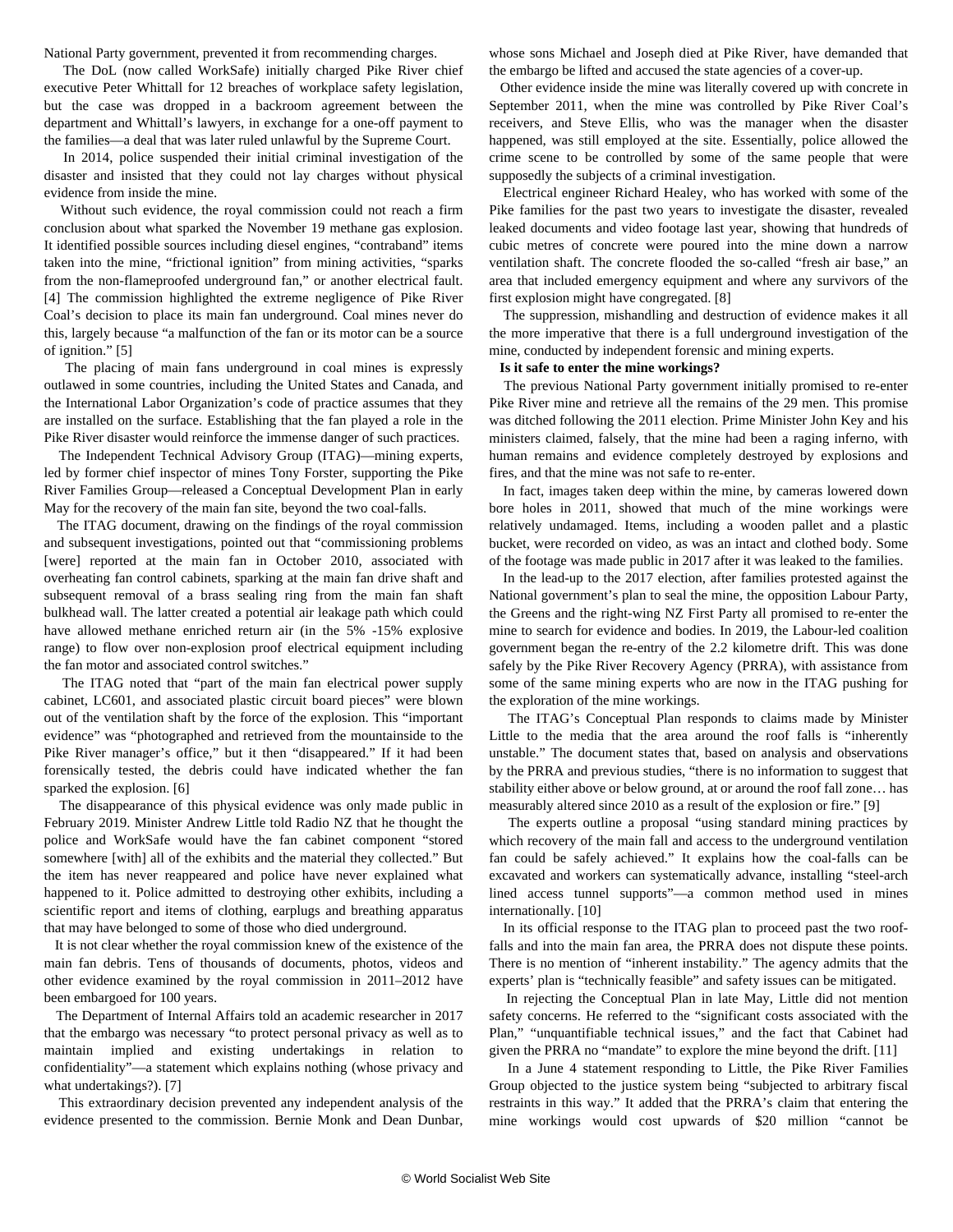substantiated and appear[s] to be guesswork." Little has refused to authorise a proper cost assessment; the ITAG estimated that its plan would cost \$8 million.

 As family members have pointed out, this pales compared to hundreds of millions of dollars wasted by the government on yacht races and the renovation of parliament. Billions have also been spent over the past year to bail out corporations and shield the rich from the economic crisis triggered by the COVID-19 pandemic.

 The PRRA claimed that the ITAG plan "takes no account" of work being undertaken by police to drill bore holes into the mine workings, including one that will allow "visual examination of the site containing the fan housing and the motor room beside it." The agency continued: "Police believes… [this] will substantially corroborate or discount the various theories presented to the Royal Commission of Inquiry as to the cause of the initial explosion" and bring the investigation "to a point where charging decisions can be made." [12]

 There is no reason to accept these assurances—particularly given the police decision in 2014 not to lay charges because of the lack of physical evidence. Pike River family members have described the new plan as "second-best" evidence-gathering, which is less likely to stand up in court.

 Aside from costs, there is no reason given why the drilling of bore holes should preclude a manned examination of the fan site. Nor has the government explained why this work justifies the mine being permanently sealed. If a camera lowered down a bore hole discovers a body, or other significant physical evidence, a permanent seal will ensure that it can never be physically recovered and forensically examined.

#### **Were there survivors after the November 19 explosion?**

 The re-entry of the mine workings could shed light on whether any of the 29 men survived the first explosion on November 19. In the days that followed the explosion, Pike River chief executive Whittall and the police told the public and the families that a rescue operation was being discussed, based on the assumption that there could be survivors trapped underground. When a second explosion occurred on November 24, the authorities declared that there was no longer any chance of survivors.

 The royal commission's report stated that Mines Rescue could not have mounted a rescue attempt because of "a lack of information" about the mine's atmosphere, due to inadequate gas monitoring systems. The damaged underground ventilation unit and lack of a second egress added to the dangers facing rescuers.

 The report criticised decision-making at the mine site, saying: "Instead of decisions being made at Pike River, where mining and rescue experts were gathered, many were made by non-experts in Wellington. This slowed the emergency response and could have impeded a rescue had one proved possible." [13] Police were in charge and in continual discussions with Pike River Coal, Mines Rescue and Department of Labour officials, and there were conflicting views on whether the mine should be immediately entered or sealed to prevent further explosions.

 The royal commission concluded that the men "probably died instantly, or from the effects of noxious gases and oxygen depletion soon after the explosion on 19 November." However, the report noted that images taken by a laser scanner lowered into the mine's "fresh air base" on November 24, just before the second explosion, showed that a box containing selfrescue breathing apparatus was open. It said "how the lid was opened remains unexplained," but that it might have been opened by a survivor. [14]

 Other information supports the possibility of survivors. Alan Monk, whose brother Michael died in Pike River, pointed out in a recent [video](https://www.facebook.com/monkalan/videos/10159615510407090) that miner Allan Dixon's family said they had received a phone message from him minutes after the first explosion. His sister-in-law Leona told the *Australian* on November 23: "It was something very brief, like 'I love you.'" Monk said police officers took the cellphone to analyse the message and then "accidentally deleted it." Pike River Coal and the police both insisted it was not possible for any call to be made from within the mine.

 Mines Rescue general manager Trevor Watts told the royal commission in September 2011 that no one could have survived because a compressed air line into the mine was ruptured. [15] However, an expert report commissioned by the Department of Labour and dated January 2012, estimated that the pipe had ruptured 2,300 metres into the mine, i.e. possibly beyond the roof-fall. [16] Electrical engineer Richard Healey told the *Press* on July 24, 2020 that the pipe could have provided breathable air for any trapped workers, who he believed could have survived even the second explosion. He said the compressed air was switched off two hours after the second explosion, when police announced that there was no longer any possibility of survivors.

 A thorough underground investigation could also help establish what sparked the second explosion, which was not looked at in detail by the royal commission. Healey has suggested, based on analysis of electrical data and documents leaked to the families, that the blast happened when a conveyor belt going into the mine was switched on. *Stuff* reported on September 26, 2018: "Documents show police did discuss using the conveyor belt prior to the explosion to help any survivors escape the mine." Police admitted that this was discussed but denied turning on the belt.

 Serious questions remain about what happened between the first and second explosions, including the decisions made by police and Pike River Coal.

#### **Who is the government protecting?**

 For more than a decade, successive National Party and Labour Party governments, along with the police and the judicial and regulatory system, have prevented anyone being prosecuted for actions that led to the deaths of 29 men. This demonstrates the reality of class justice under capitalism: rich businessmen are protected.

 By burying the evidence, literally and figuratively, the Ardern government is continuing a cover-up to ensure that no one is held accountable. This includes Pike River chief executive Peter Whittall, his predecessor Gordon Ward and managers Steve Ellis, Doug White and Robb Ridl. The company's board of directors included chairman John Dow, Ray Meyer, Tony Radford, Stuart Nattrass, Arun Jagatramka and Dipak Agarwalla. Pike River Coal was 31 percent owned by New Zealand Oil & Gas (NZOG). Two Indian-based companies, Gujarat NRE Coke and Saurashtra Fuels, owned 10 percent and 8.5 percent respectively.

 These individuals have never given a full, public account of their actions at Pike River. They were not required to speak at the 2012 royal commission, and those who did appear, including Whittall and Ellis, could choose not to answer specific questions. Ellis went on to work as operations vice-president for Compliance Coal's underground mine in Canada. Whittall moved to Australia, where he is the chief executive of a retirement home.

 While the government falsely claims that it cannot pay for a thorough investigation of Pike River, none of these wealthy individuals or companies have been made to contribute anything. Following the disaster NZOG and the Bank of New Zealand (Pike's creditor) shared in an insurance payout of more than \$70 million.

 Those responsible for the environment that led to Pike River include successive governments, led by Labour and National, which dismantled the state's specialist mines inspectorate during the 1990s and allowed mining companies to self-regulate. Worker-elected check inspectors, with the power to stop work underground if conditions were unsafe, were abolished in 1992. Governments ignored warnings from mining experts that the deregulation would inevitably lead to disaster.

 The unions covering the mining industry did not organise any industrial campaign against these attacks, which were aimed at slashing costs and